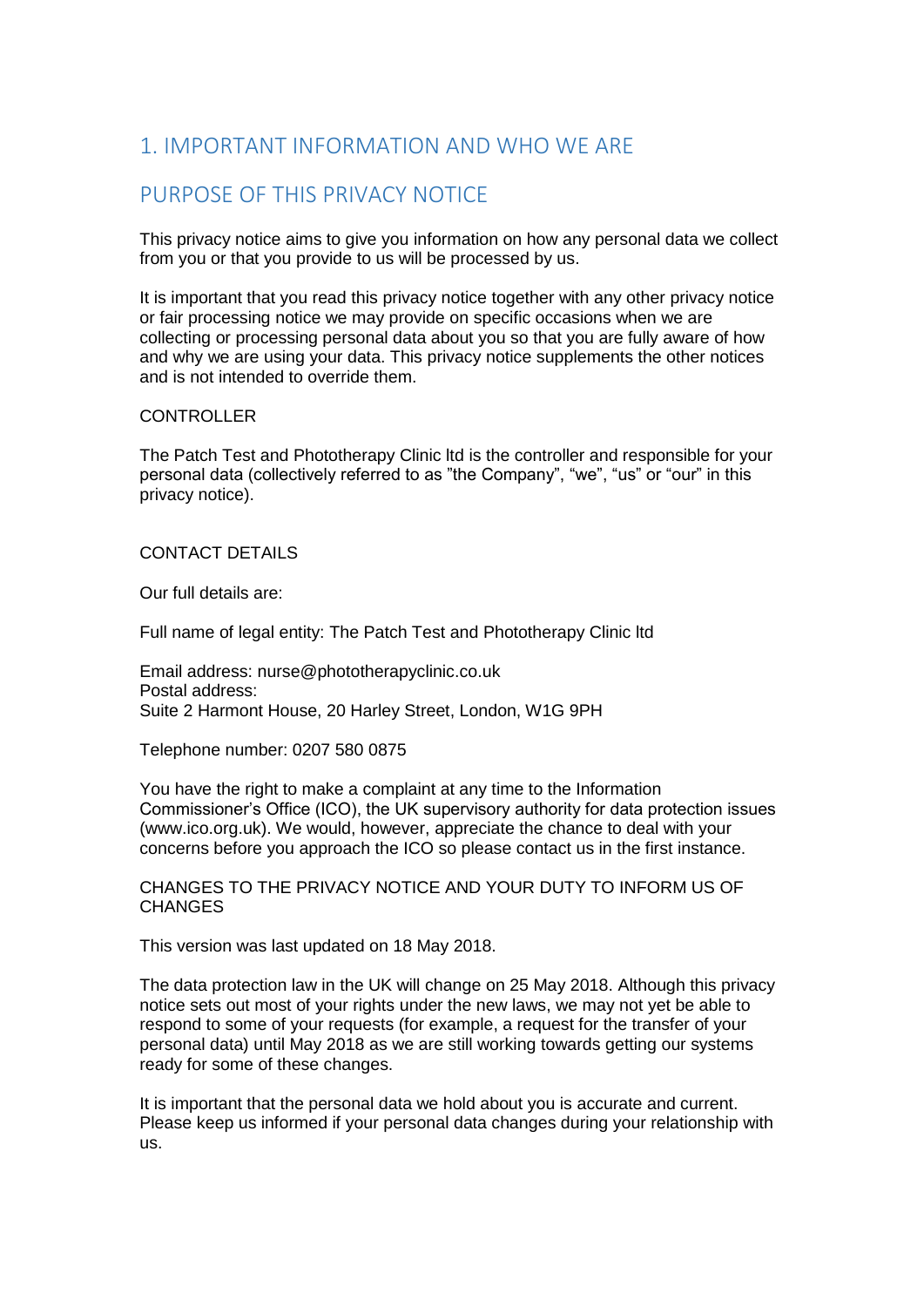#### THIRD-PARTY LINKS

This website may include links to third-party websites, plug-ins and applications. Clicking on those links or enabling those connections may allow third parties to collect or share data about you. We do not control these third-party websites and are not responsible for their privacy statements. When you leave our website, we encourage you to read the privacy notice of every website you visit.

## 2. THE DATA WE COLLECT ABOUT YOU

Personal data, or personal information, means any information about an individual from which that person can be identified. It does not include data where the identity has been removed (anonymous data).

We may collect, use, store and transfer different kinds of personal data about you which we have grouped together follows:

Identity Data includes first name, maiden name, last name, username or similar identifier, marital status, title, date of birth and gender.

Contact Data includes billing address, delivery address, email address and telephone numbers.

Financial Data includes bank account and payment card details.

Transaction Data includes details about payments to and from you and other details of products and services you have purchased from us.

Marketing and Communications Data includes your preferences in receiving marketing from us and our third parties and your communication preferences.

#### **Special Categories of Personal Data (SCPD)**

In the course of acting for you we may be provided with Special Categories of Personal Data (**SCPD**) including details about your race or ethnicity, religious or philosophical beliefs, sex life, sexual orientation, political opinions, trade union membership, your health and genetic and biometric data. Where this is necessary we will only process such SCPD where it is necessary to perform our Contract with you and/or there is a Legitimate Interest in us doing so (both defined at section 4 of this privacy policy). In all other circumstances we will contact you and request your explicit consent.

### IF YOU FAIL TO PROVIDE PERSONAL DATA

Where we need to collect personal data by law, or under the terms of a contract we have with you and you fail to provide that data when requested, we may not be able to perform the contract we have or are trying to enter into with you (for example, to provide you with goods or services). In this case, we may have to cancel a product or service you have with us but we will notify you if this is the case at the time.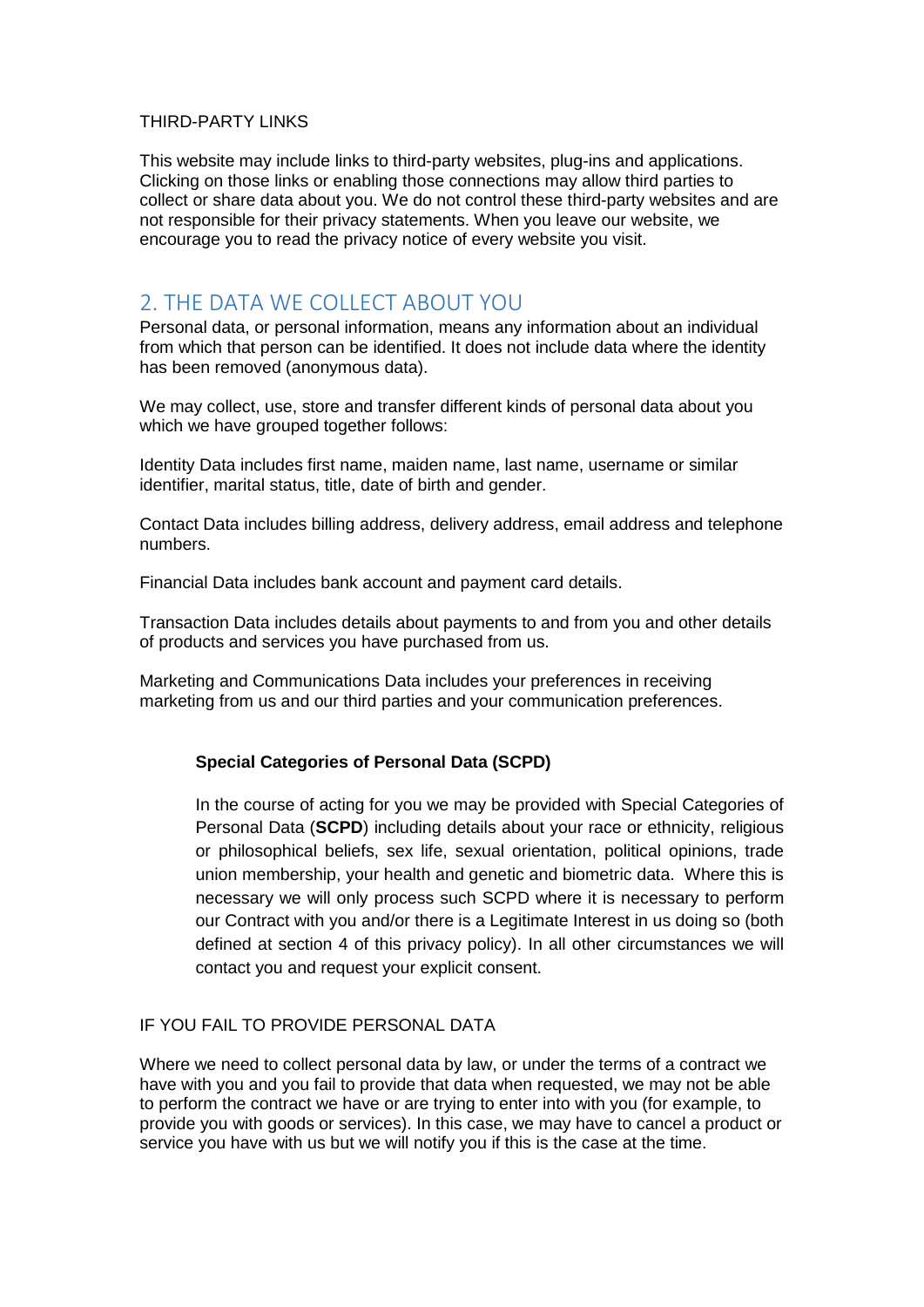# 3. HOW IS YOUR PERSONAL DATA COLLECTED?

We use different methods to collect data from and about you including through:

Direct interactions. You may give us your Identity, Contact and Financial Data by filling in forms or by corresponding with us by post, phone, email or otherwise. This includes personal data you provide when you:

Enquire about our services; Engage us to provide services to you; request marketing to be sent to you; or give us some feedback. Third parties or publicly available sources

. We may receive personal data about you from various third parties and public sources as set out below:

(a) analytics providers;

(b) search information providers based inside the EU.

### 4. HOW WE USE YOUR PERSONAL DATA

We will only use your personal data when the law allows us to. Most commonly, we will use your personal data in the following circumstances:

Where we need to perform the contract we are about to enter into or have entered into with you.

Where it is necessary for our legitimate interests (or those of a third party) and your interests and fundamental rights do not override those interests.

Where we need to comply with a legal or regulatory obligation.

Generally we do not rely on consent as a legal basis for processing your personal data other than in relation to sending third party direct marketing communications to you via email or text message. You have the right to withdraw consent to marketing at any time by sending us an e-mail on the above e-mail address.

PURPOSES FOR WHICH WE WILL USE YOUR PERSONAL DATA

We have set out below, in a table format, a description of all the ways we plan to use your personal data, and which of the legal bases we rely on to do so. We have also identified what our legitimate interests are where appropriate.

Note that we may process your personal data for more than one lawful ground depending on the specific purpose for which we are using your data. Please contact us if you need details about the specific legal ground we are relying on to process your personal data where more than one ground has been set out in the table below.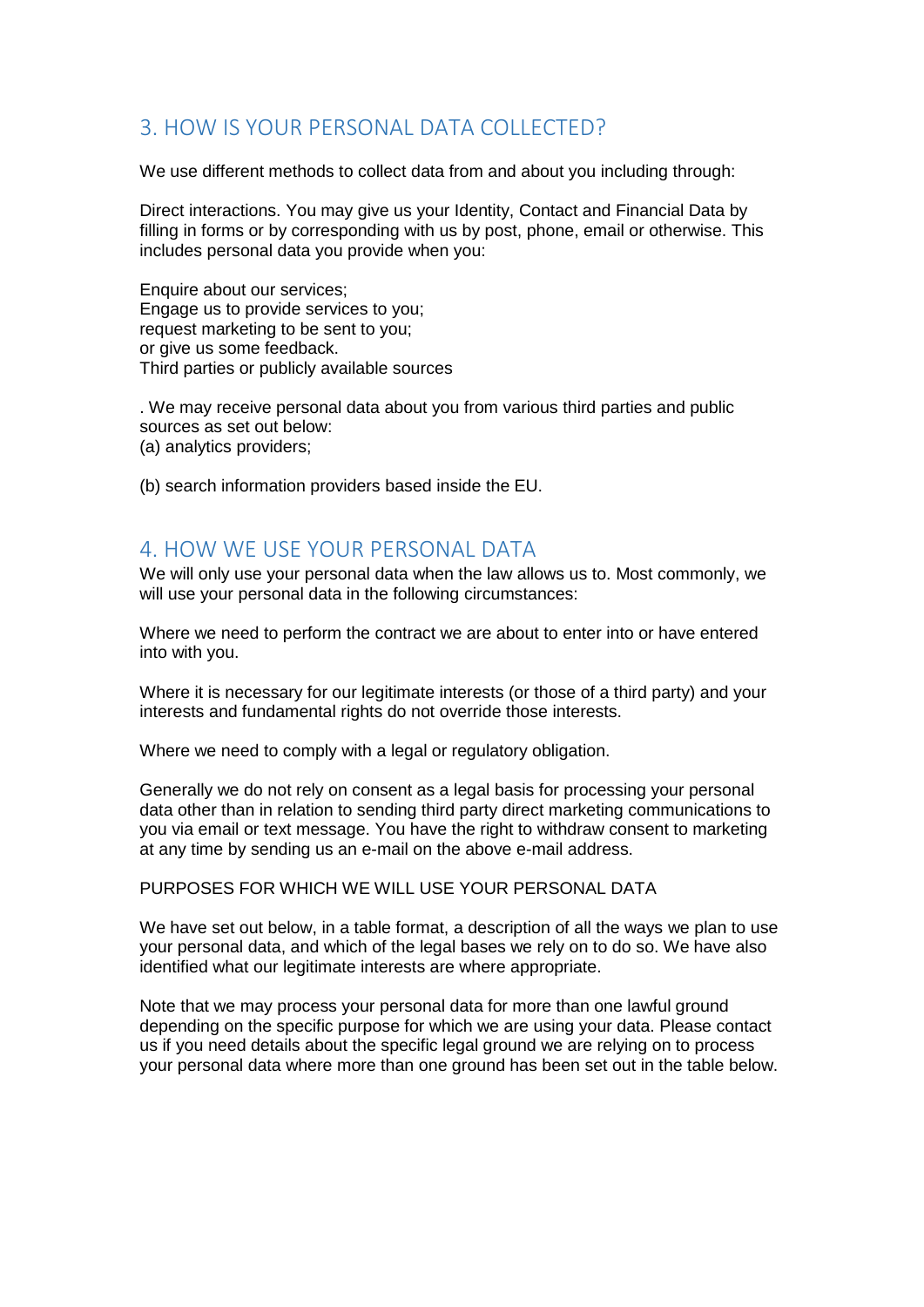| Purpose/Activity                                             | Type of data                        | Lawful basis for<br>processing including<br>basis of legitimate interest |
|--------------------------------------------------------------|-------------------------------------|--------------------------------------------------------------------------|
| To register you as a new<br>client                           | Identity<br>a)<br>b)<br>Contact     | Performance of a contract<br>with you                                    |
| To process and deliver                                       | (a) Identity                        |                                                                          |
| your instruction to us<br>including:<br>(a) Manage payments, | (b) Contact                         |                                                                          |
| fees and charges<br>(b) Collect and recover                  | (c) Financial                       |                                                                          |
| money owed to us.                                            | (d) Transaction                     |                                                                          |
|                                                              | (e) Marketing and<br>Communications |                                                                          |
| To manage our                                                | (a) Identity                        | (a) Performance of a                                                     |
| relationship with you<br>which will include:                 | (b) Contact                         | contract with you                                                        |
| (a) Notifying you about                                      | (c) Marketing and                   | (b) Necessary to comply<br>with a legal obligation                       |
| changes to our terms or<br>privacy policy                    | Communications                      | (c) Necessary for our                                                    |
|                                                              |                                     | legitimate interests (to<br>keep our records updated                     |
| (b) Asking you to leave a<br>review or take a survey         |                                     | and to study how                                                         |
|                                                              |                                     | customers use our<br>products/services)                                  |
| To enable you to partake<br>in a prize draw,                 | (a) Identity                        | (a) Performance of a                                                     |
| competition or complete a                                    | (b) Contact                         | contract with you<br>(b) Necessary for our                               |
| survey                                                       | (c) Marketing and<br>Communications | legitimate interests (to study                                           |
|                                                              |                                     | how customers use our<br>products/services, to                           |
|                                                              |                                     | develop them and grow our                                                |
|                                                              |                                     | business)                                                                |
| To administer and protect                                    | (a) Identity                        | (a) Necessary for our                                                    |
| our business and this<br>website (including                  | (b) Contact                         | legitimate interests (for<br>running our business,                       |
| troubleshooting, data                                        |                                     | provision of                                                             |
| analysis, testing, system<br>maintenance, support,           |                                     | administration and IT<br>services, network                               |
| reporting and hosting of<br>data)                            |                                     | security, to prevent fraud<br>and in the context of a                    |
|                                                              |                                     | business reorganisation                                                  |
|                                                              |                                     | or group restructuring<br>exercise)                                      |
|                                                              |                                     | (b) Necessary to comply                                                  |
|                                                              |                                     | with a legal obligation                                                  |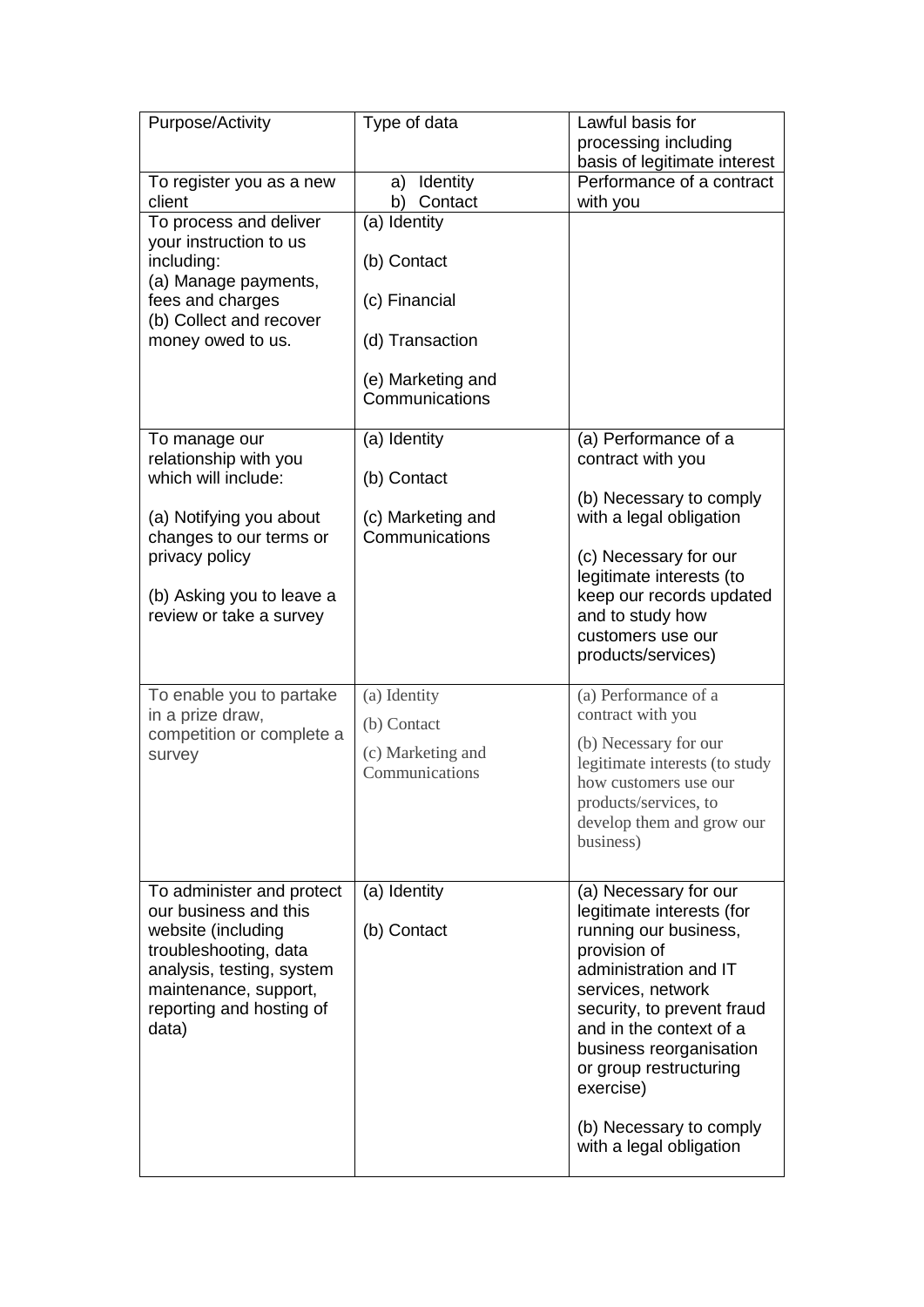| To deliver relevant        | (a) Identity      | Necessary for our         |
|----------------------------|-------------------|---------------------------|
| website content and        |                   | legitimate interests (to  |
| advertisements to you      | (b) Contact       | study how customers use   |
| and measure or             |                   | our products/services, to |
| understand the             | (c) Marketing and | develop them, to grow our |
| effectiveness of the       | Communications    | business and to inform    |
| advertising we serve to    |                   | our marketing strategy)   |
| you                        |                   |                           |
| To make suggestions and    | (a) Identity      | Necessary for our         |
| recommendations to you     |                   | legitimate interests (to  |
| about goods or services    | (b) Contact       | develop our               |
| that may be of interest to |                   | products/services and     |
| you                        |                   | grow our business)        |
|                            |                   |                           |
|                            |                   |                           |

#### MARKETING

We strive to provide you with choices regarding certain personal data uses, particularly around marketing and advertising. We have established the following personal data control mechanisms:

#### NEWSLETTERS AND MAILSHOTS

We may use your Identity and Contact to send you information which we consider may be of interest to you.

You will receive marketing communications from us if you have requested information from us or purchased services from us and, in each case, you have not opted out of receiving that marketing.

#### THIRD-PARTY MARKETING

We will get your express opt-in consent before we share your personal data with any company for marketing purposes.

#### OPTING OUT

You can ask us or third parties to stop sending you marketing messages at any time by contacting us at any time.

Where you opt out of receiving these marketing messages, this will not apply to personal data provided to us as a result of a service purchase.

#### CHANGE OF PURPOSE

We will only use your personal data for the purposes for which we collected it, unless we reasonably consider that we need to use it for another reason and that reason is compatible with the original purpose. If you wish to get an explanation as to how the processing for the new purpose is compatible with the original purpose, please contact us.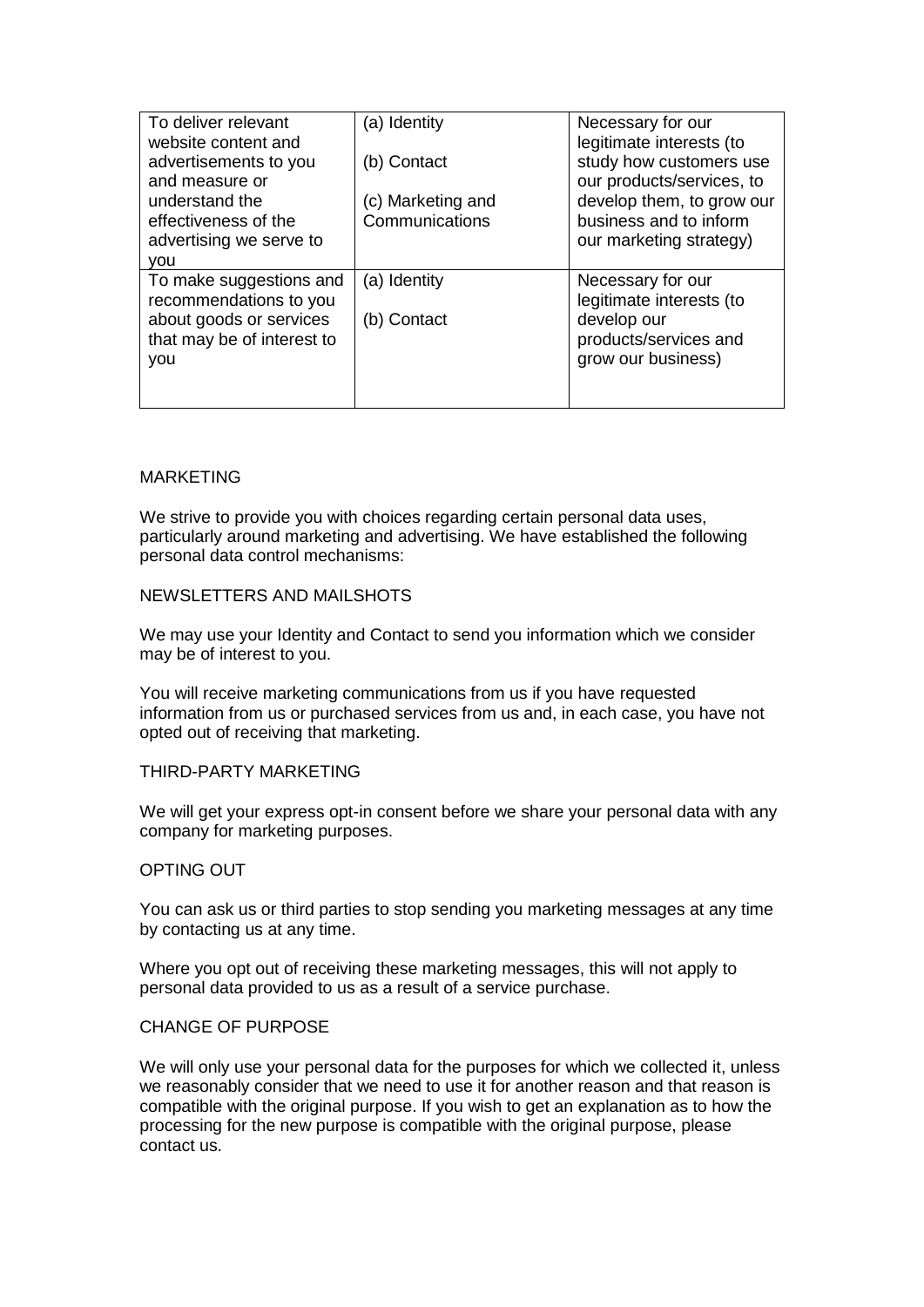If we need to use your personal data for an unrelated purpose, we will notify you and we will explain the legal basis which allows us to do so.

Please note that we may process your personal data without your knowledge or consent, in compliance with the above rules, where this is required or permitted by law.

## 5. DISCLOSURES OF YOUR PERSONAL DATA

We may have to share your personal data with certain third parties for the purposes set out in the table in paragraph 4 above. We require all third parties to respect the security of your personal data and to treat it in accordance with the law. We do not allow our third-party service providers to use your personal data for their own purposes and only permit them to process your personal data for specified purposes and in accordance with our instructions.

## 6. INTERNATIONAL TRANSFERS

We do not transfer your personal data outside the European Economic Area (EEA).

## 7. DATA SECURITY

We have put in place appropriate security measures to prevent your personal data from being accidentally lost, used or accessed in an unauthorised way, altered or disclosed. In addition, we limit access to your personal data to those employees, agents, contractors and other third parties who have a business need to know. They will only process your personal data on our instructions and they are subject to a duty of confidentiality.

We have put in place procedures to deal with any suspected personal data breach and will notify you and any applicable regulator of a breach where we are legally required to do so.

### 8. DATA RETENTION

HOW LONG WILL YOU USE MY PERSONAL DATA FOR?

We will only retain your personal data for as long as necessary to fulfil the purposes we collected it for, including for the purposes of satisfying any legal, accounting, or reporting requirements.

To determine the appropriate retention period for personal data, we consider the amount, nature, and sensitivity of the personal data, the potential risk of harm from unauthorised use or disclosure of your personal data, the purposes for which we process your personal data and whether we can achieve those purposes through other means, and the applicable legal requirements.

By law we have to keep basic information about our clients (including Contact, Identity and Financial Data) for six years after they cease being clients.

In some circumstances you can ask us to delete your data: see below for further information.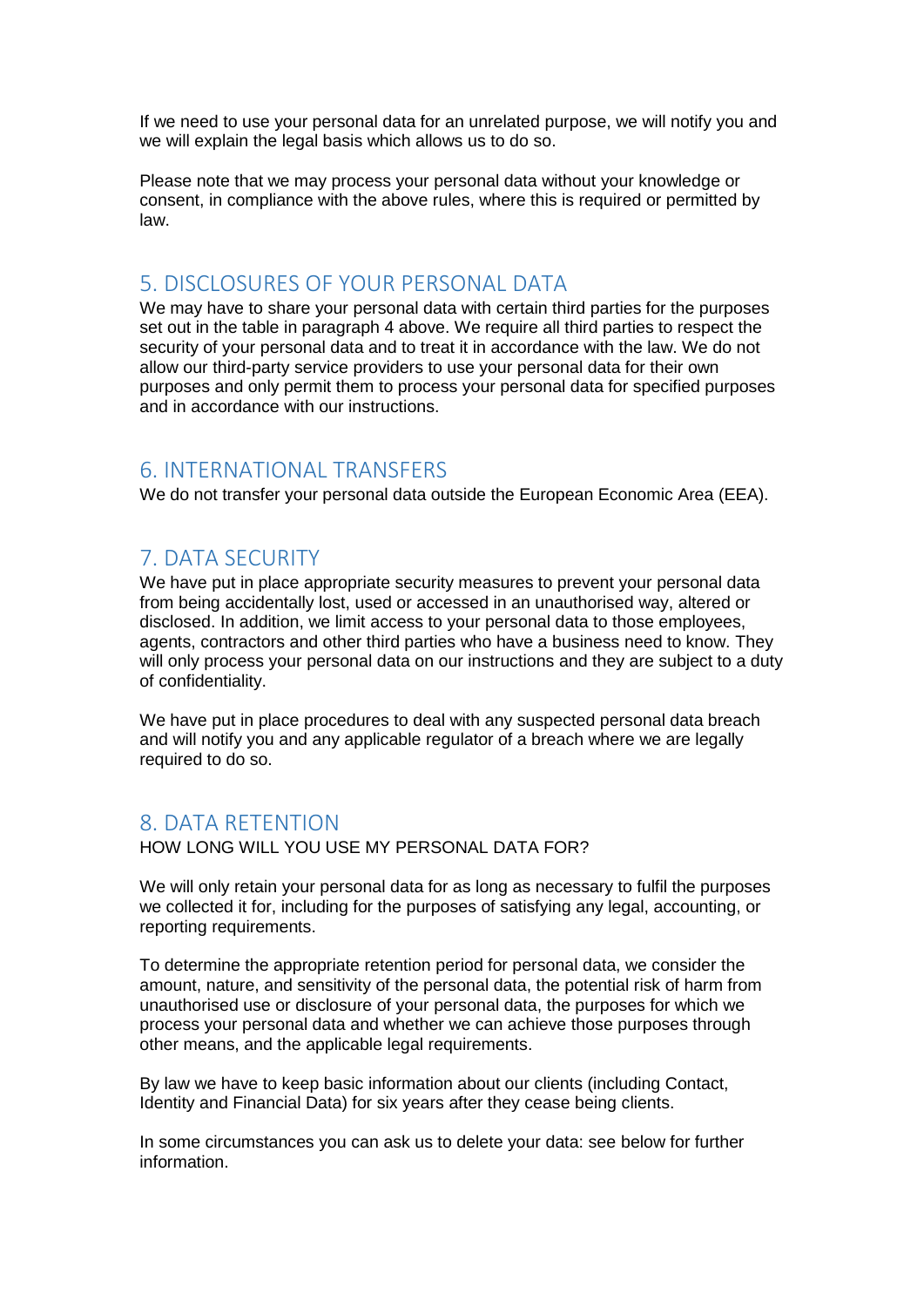In some circumstances we may anonymise your personal data (so that it can no longer be associated with you) for research or statistical purposes in which case we may use this information indefinitely without further notice to you.

## 9. YOUR LEGAL RIGHTS

Under certain circumstances, details of which are set out below, you have rights under data protection laws in relation to your personal data. If you wish to exercise any of these rights set out above, please contact us.

NO FEE USUALLY REQUIRED

You will not have to pay a fee to access your personal data (or to exercise any of the other rights). However, we may charge a reasonable fee if your request is clearly unfounded, repetitive or excessive. Alternatively, we may refuse to comply with your request in these circumstances.

WHAT WE MAY NEED FROM YOU

We may need to request specific information from you to help us confirm your identity and ensure your right to access your personal data (or to exercise any of your other rights). This is a security measure to ensure that personal data is not disclosed to any person who has no right to receive it. We may also contact you to ask you for further information in relation to your request to speed up our response.

#### TIME LIMIT TO RESPOND

We try to respond to all legitimate requests within one month. Occasionally it may take us longer than a month if your request is particularly complex or you have made a number of requests. In this case, we will notify you and keep you updated.

# 10. GLOSSARY

### LAWFUL BASIS

Legitimate Interest means the interest of our business in conducting and managing our business to enable us to give you the best service/product and the best and most secure experience. We make sure we consider and balance any potential impact on you (both positive and negative) and your rights before we process your personal data for our legitimate interests. We do not use your personal data for activities where our interests are overridden by the impact on you (unless we have your consent or are otherwise required or permitted to by law). You can obtain further information about how we assess our legitimate interests against any potential impact on you in respect of specific activities by contacting us.

Performance of Contract means processing your data where it is necessary for the performance of a contract to which you are a party or to take steps at your request before entering into such a contract.

Comply with a legal or regulatory obligation means processing your personal data where it is necessary for compliance with a legal or regulatory obligation that we are subject to.